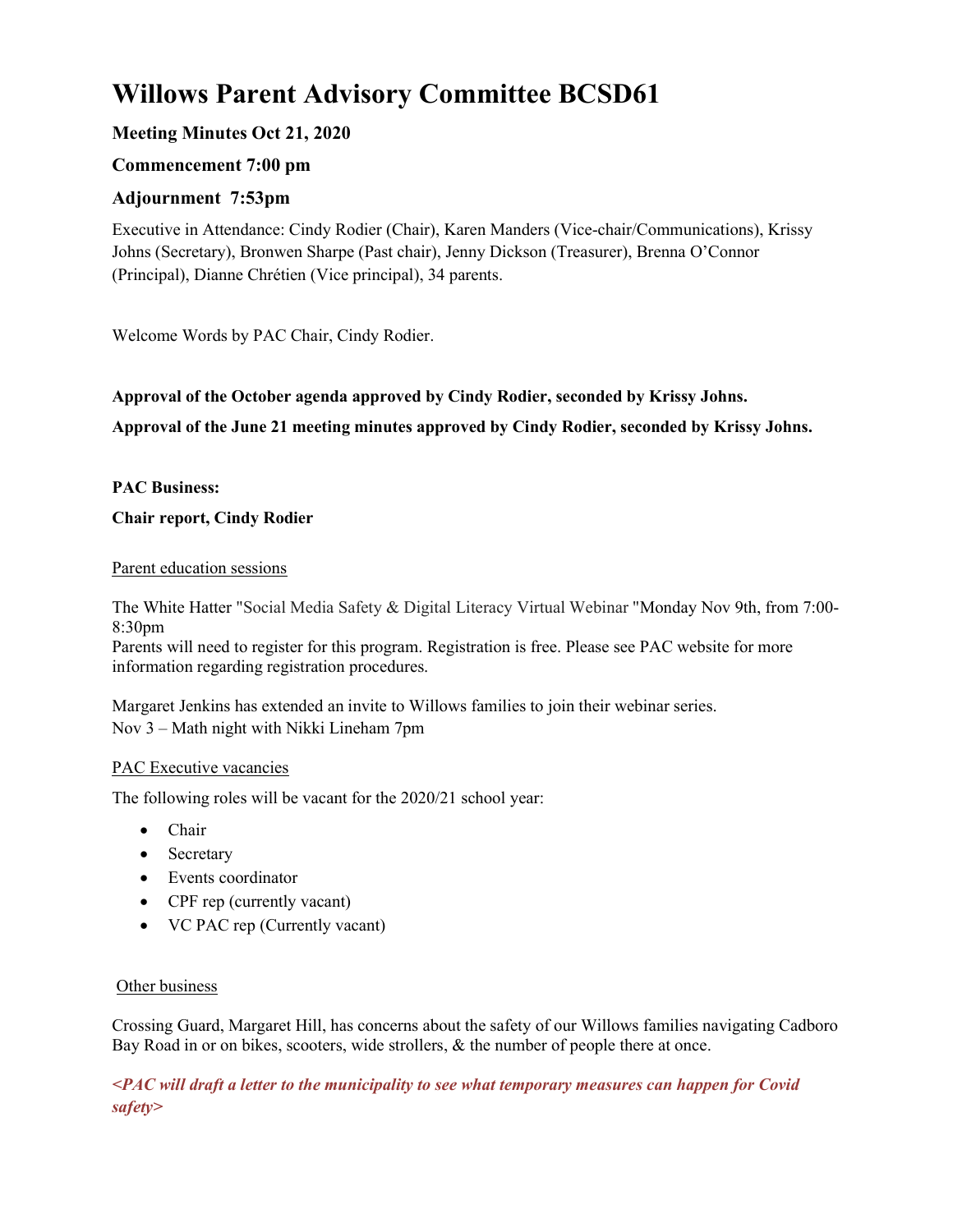#### Treasurer report, Jenny Dickson

#### Fun lunch monies

- 134 families have donated their lunch money in the total amount of \$3,503.05
- 33 families have asked for a refund in the total amount of \$1,130.35
- There will be no fun lunches in 2020/2021

#### PAC Contribution drive

- There will be no PAC contribution drive in 2020/2021 but parents do have the option of donating to the PAC through the fun lunch system.
- 16 families have made a PAC contribution towards the 2020/2021 year in the total amount of \$726.00

#### Gaming grant

 We received confirmation of our gaming grant for the 2020/2021 school year. The total amount of the grant is \$12,040.

#### School funding paid by the PAC

- Cheques in the following amount will be written by the PAC to the school for the 2020/2021 school year (these amounts are paid every year and were approved to be paid in the 2020/2021 school year by the executive even though fundraising will not occur):
	- Classroom allotments: \$5,600 (\$200 per division x 28 divisions)
	- Library funding: \$1,000
	- Home reading books: \$1,500

#### Update from Brenna O'Connor and Dianne Chrétien

There are 595 students attending Willows this year There are 28 divisions, 12 of which are French Immersion.

#### Quarter system for non classroom instruction

Staggered schedules (start/end times, and breaks) for French and English are in place for this year. This means far less kids on the playgrounds at once, as well as fewer students gathering before and after school.

Teacher prep time has been a challenge to accommodate this year, given the restrictions around cohort mixing and supervision.

Willows will use the quarter system for non classroom teacher instruction (Music, PE, Library). There will be four 10-week sections, with the first ending on Nov 4. The second quarter will go until the end of January, the third quarter will end in April, with the fourth quarter ending with the end of the school year in June.

School classrooms have been assigned to either the A or B schedule. For example, classrooms assigned to group A will all be receiving music instruction during the first quarter. Group A will then change to a either PE or library, based on the schedule. The system is extremely complex, and there were some initial bumps, but the staff are currently working together to find workable solutions to any problems that have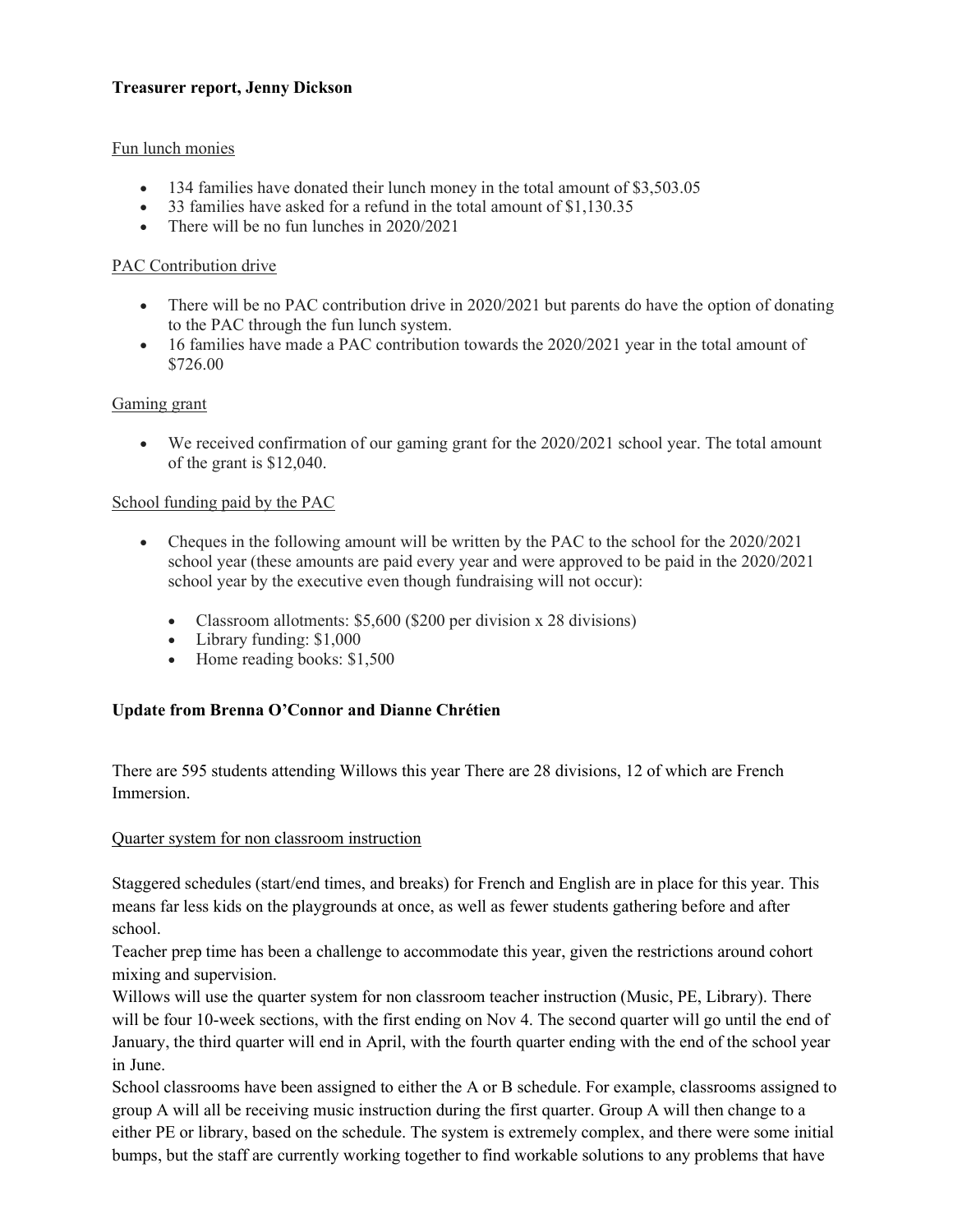arisen. Evelyn Morales and Gail Evans have been particularly helpful with the implementation of the quarter system.

#### Code of conduct

Willows staff and administration are currently in the process of updating the Code of Conduct for the school. The central ideas are to care for yourself, others, and our space, and the goal is to have expectations that are easy for students to remember, presented in both English and French.

## <Brenna and Dianne will share a draft of the Code of Conduct at the next PAC meeting.>

#### Federal money for return to school

Willows received funding for the following:

- Another Education Assistant at the school.
- Additional funds for technology. The school will use these funds to order more Chromebooks and Ipads.
- Installing more sinks for deficient classrooms. (only a few classrooms do not currently have sinks.)
- Outdoor classroom spaces. The following options are currently being explored:
	- o Amphitheatre style space
	- o mounting whiteboards on existing structures, like the learning studio exteriors.
	- o An indigenous garden with tables and moveable benches. Stumps in a row for sitting.

# <Willows staff will look into the costs and feasibility of the outdoor classroom options, with input from the district. $>$

## Pro-D

This is a Province wide professional development day on Friday. The topic will be Character Strong (Trauma Informed Practices). Kids have been experiencing trauma with Covid due to loss of connections with friends and teachers. The goals are to build up a sense of well being, while focusing on kindness and gratitude. This will be a school wide program. There are already lots of resources available. Discussions around this topic are leading to really good conversations within classrooms.

Literacy programs will also be a topic of the professional development day. Ignited Literacy is a very structured program around reading, writing, and vocabulary. All of the grades 4 and 5 teachers in the English stream are currently using this program. Staff anticipate that this will be a very strong program going forward, with a higher level of comprehension for intermediate skills.

Phonics and phonemic awareness are the focus for the primary grades. Leah Edgley (A Willows teacher) presented Jolly phonics at the professional development day in September, and will discuss how to implement this program into classrooms during the October professional development for kindergarten to grade 3. Staff are working together to develop school goals around literacy, and establish minimum literacy standards for each grade.

#### **Discussion**